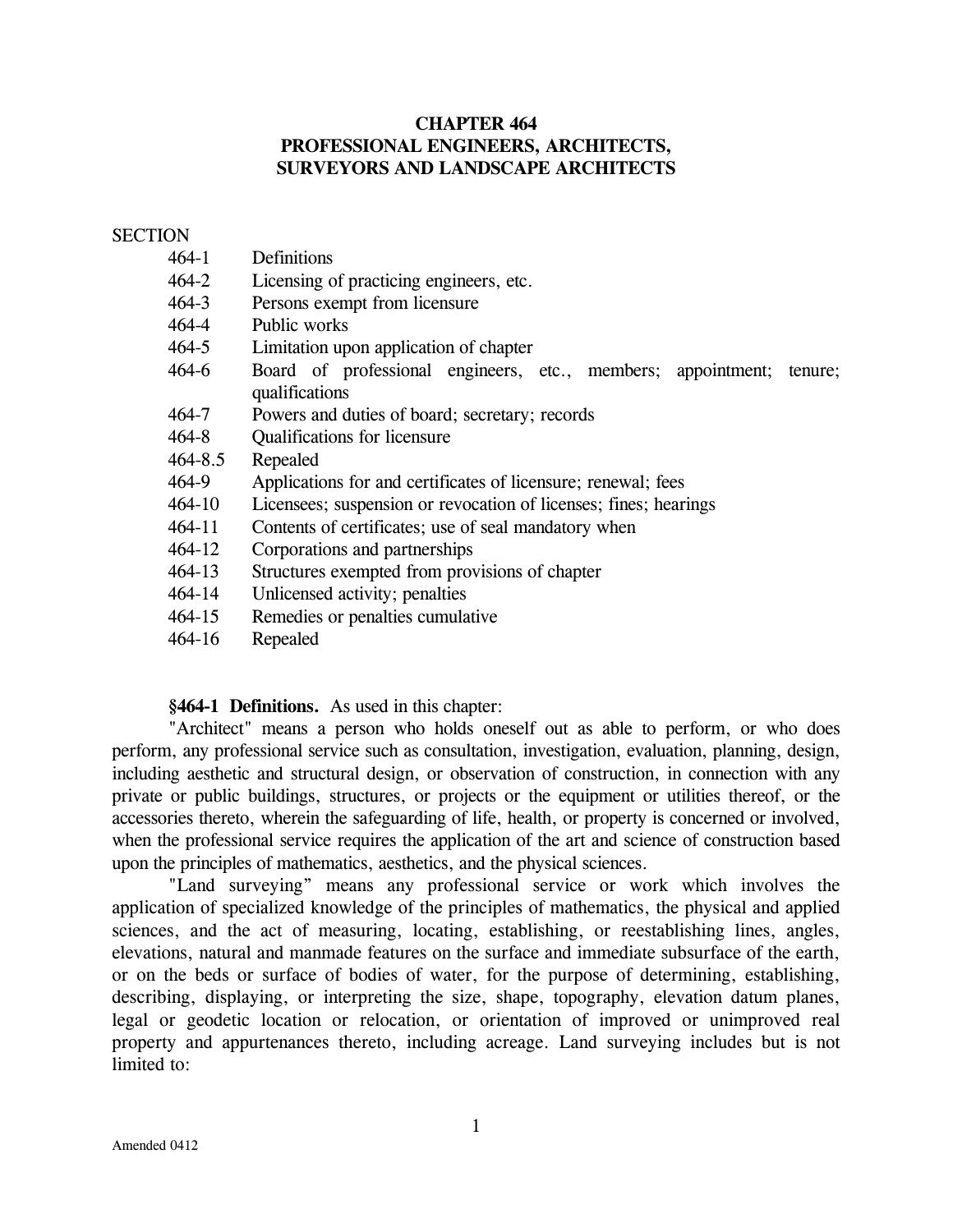- (1) Evaluating and determining boundary evidence collected through field surveys, boundary studies, or other means;
- (2) Using the principles of land surveying to:
	- (A) Determine the position for any monument or reference point which marks a property line, boundary corner, right-of-way, easement, or alignment of those lines;
	- (B) Set, reset, recover, or replace any such monument or reference point; or
	- (C) Perform topographical surveys;
- (3) Giving an authoritative reference or interpretation as to the location of a property line, boundary, right-of-way, easement, or any related corner position;
- (4) Creating or modifying record plats for cadastral surveys including consolidation, subdivision, resubdivision, rights-of-way, easements, determination of areas, mathematical closures, and elevations of land parcels;
- (5) Creating or modifying land surveying descriptions of property lines and easements, or editing their content for use in legal instruments that convey real property and property rights;
- (6) Rendering a statement or certification regarding the positional accuracy of land surveying maps, record drawings, field surveys, or measured survey data;
- (7) Creating or modifying the content of electronic data, computerized drawings, or any other survey map relative to the practice of land surveying; or
- (8) Setting, resetting, or replacing initial survey control points, including benchmarks to provide horizontal and vertical data on or in the vicinity of a construction or engineering project to enable any components of the project to be built in compliance with plans and specifications with respect to the project location, orientation, elevation, and relationship to property lines, easements, or right of-way boundaries.

This definition shall not apply to any person working within the scope of practice of another licensed profession; provided that the person does not purport to be a land surveyor.

"Landscape architect" means a person who holds oneself out as able to perform, or who does perform, any professional services such as consultation, investigation, reconnaissance, research, design, preparation of drawings and specifications, and observation of construction where the dominant purpose of the services is:

- (1) The preservation and enhancement of land uses and natural land features;
- (2) The location and construction of aesthetically pleasing and functional approaches for structures, roadways, and walkways; and
- (3) The design for equestrian trails, plantings, landscape irrigation, landscape lighting, and landscape grading.

This practice shall include the location, arrangement, and design of tangible objects and features as are incidental and necessary to the purposes outlined herein. Nothing herein shall preclude a duly licensed landscape architect from planning the development of land areas and elements used thereon or from performing any of the services described in this section in connection with the settings, approaches, or environment for buildings, structures, or facilities; provided that nothing in this chapter shall empower a landscape architect licensed under this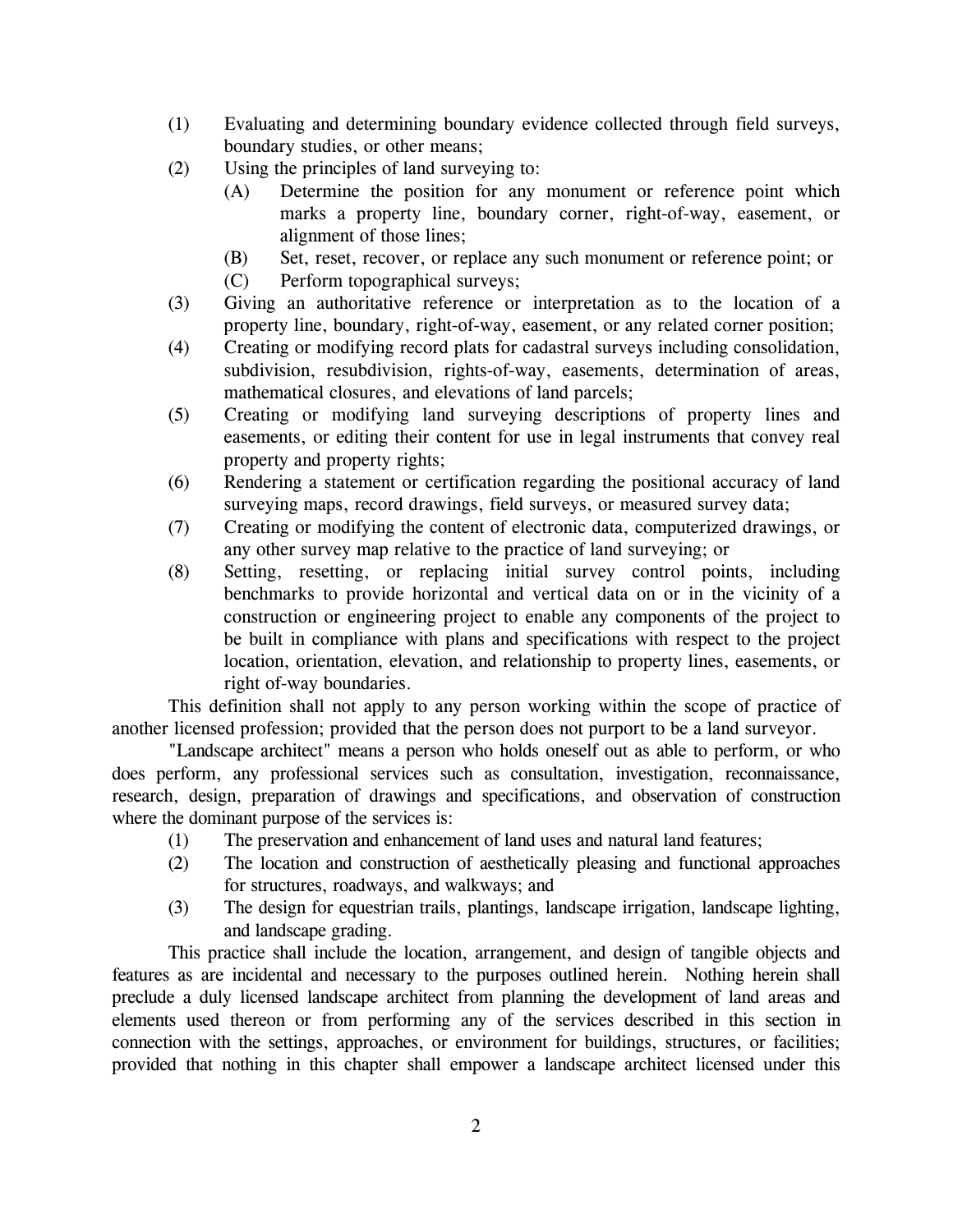chapter from practicing or offering to practice architecture or engineering in any of its various recognized branches.

"Professional engineer" means a person who holds oneself out as able to perform, or who does perform, any professional service such as consultation, investigation, evaluation, planning, design, or observation of construction or operation, in connection with any public or private utilities, structures, buildings, machines, equipment, processes, works, or projects, wherein the safeguarding of life, health, or property is concerned or involved, when such professional service requires the application of engineering principles and data.

"Professional surveyor", "professional land surveyor", or "land surveyor" means a person who holds oneself out as able to practice, or who does practice, land surveying in this State.

**§464-2 Licensing of practicing engineers, etc.** In order to safeguard life, health, and property, no person except those exempted by sections 464-3 and 464-5 shall practice professional engineering, architecture, land surveying or landscape architecture in the State unless the person is duly licensed under this chapter.

**§464-3 Persons exempt from licensure.** Persons practicing professional engineering, architecture, land surveying, or landscape architecture solely as officers or employees of the United States shall be exempted from the provisions of this chapter.

**§464-4 Public works.** (a) Notwithstanding any other provision to the contrary, public works projects involving:

- (1) Alteration or new construction shall be required to have:
	- (A) Plans or specifications prepared by or under the supervision of an appropriately licensed professional engineer, architect, or landscape architect. The licensed professional engineer, architect, or landscape architect, as the case may be, shall stamp the plans or specifications, and indicate that the licensee has prepared or supervised the preparation of the plans or specifications; and
	- (B) A licensed professional engineer, architect, or landscape architect designated by the State, county, or political subdivision that is undertaking the public works project to observe the alteration or new construction. For the observation of construction of these types of public works projects, the licensed professional engineer, architect, or landscape architect, as the case may be, shall not be required to stamp the plans or specifications.
- (2) Maintenance work shall:
	- (A) Not be required to have plans or specifications prepared by or under the supervision of an appropriately licensed professional engineer, architect, or landscape architect; and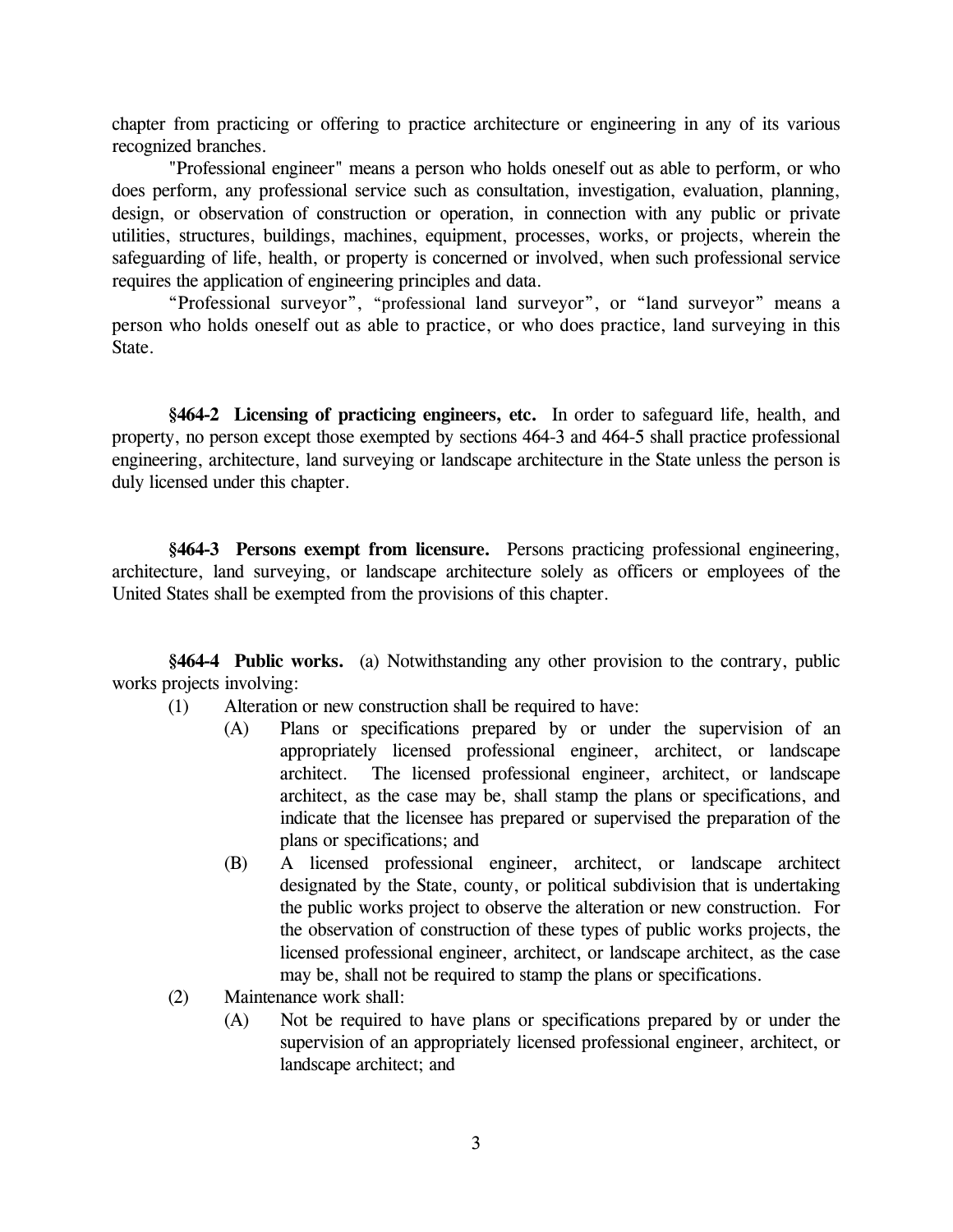(B) Be required to have a licensed professional engineer, architect, or landscape architect designated by the State, county, or political subdivision that is undertaking the public works project to observe the maintenance work. For the observation of construction of this type of public works project, the licensed professional engineer, architect, or landscape architect, as the case may be, shall not be required to stamp the plans or specifications.

(b) All land surveys involving property boundaries for public purposes or plans thereof shall be made or supervised by a licensed land surveyor. The licensed land surveyor shall stamp the land surveys or plans, and indicate that the licensee has prepared or supervised the preparation of the land surveys or plans.

(c) For purposes of this section:

 "Maintenance" means minor repairs or replacement work which do not affect or involve the structural integrity of the public works project.

"Public works projects" means projects undertaken by the State, counties, or any political subdivisions thereof.

**§464-5 Limitation upon application of chapter.** Nothing in this chapter shall prevent any person from engaging in engineering, architectural, or landscape architectural work and undertakings upon property owned or exclusively controlled or possessed by that person, or from hiring any person to do the work and undertakings, unless the work and undertakings involve the safety or health of the public, nor shall anything in this chapter prevent any person from engaging in land surveying upon property owned or exclusively controlled or possessed by that person or from hiring any person to do the work, unless the work involves a common boundary. Nothing in this chapter shall be construed as applying to the business conducted in this State by any agriculturist, horticulturist, tree expert, arborist, forester, gardenshop operator, nurseryman or landscape nurseryman, gardener, landscape gardener, landscape contractor, landscape designer, landscape consultant, garden or lawn caretaker, or cultivator of land, as these terms are generally used, except that no person shall use the designation "landscape architect", "landscape architectural", or "landscape architecture" unless licensed under the provisions of this chapter.

All engineering work, architectural work, and landscape architectural work in which the public safety or health is involved shall be designed by and the construction observed by a duly licensed professional engineer, architect, or landscape architect, respectively.

**§464-6 Board of professional engineers, etc., members; appointment; tenure; qualifications.** There shall be a state board of professional engineers, architects, surveyors, and landscape architects hereinafter called "the board". The board shall consist of fourteen members, including at least four professional engineers, three professional architects, two professional surveyors, two professional landscape architects and three public members. Each county shall be represented by at least one member who is a resident of the county. Each member shall hold over after the expiration of the member's term until the member's successor is duly appointed and qualified.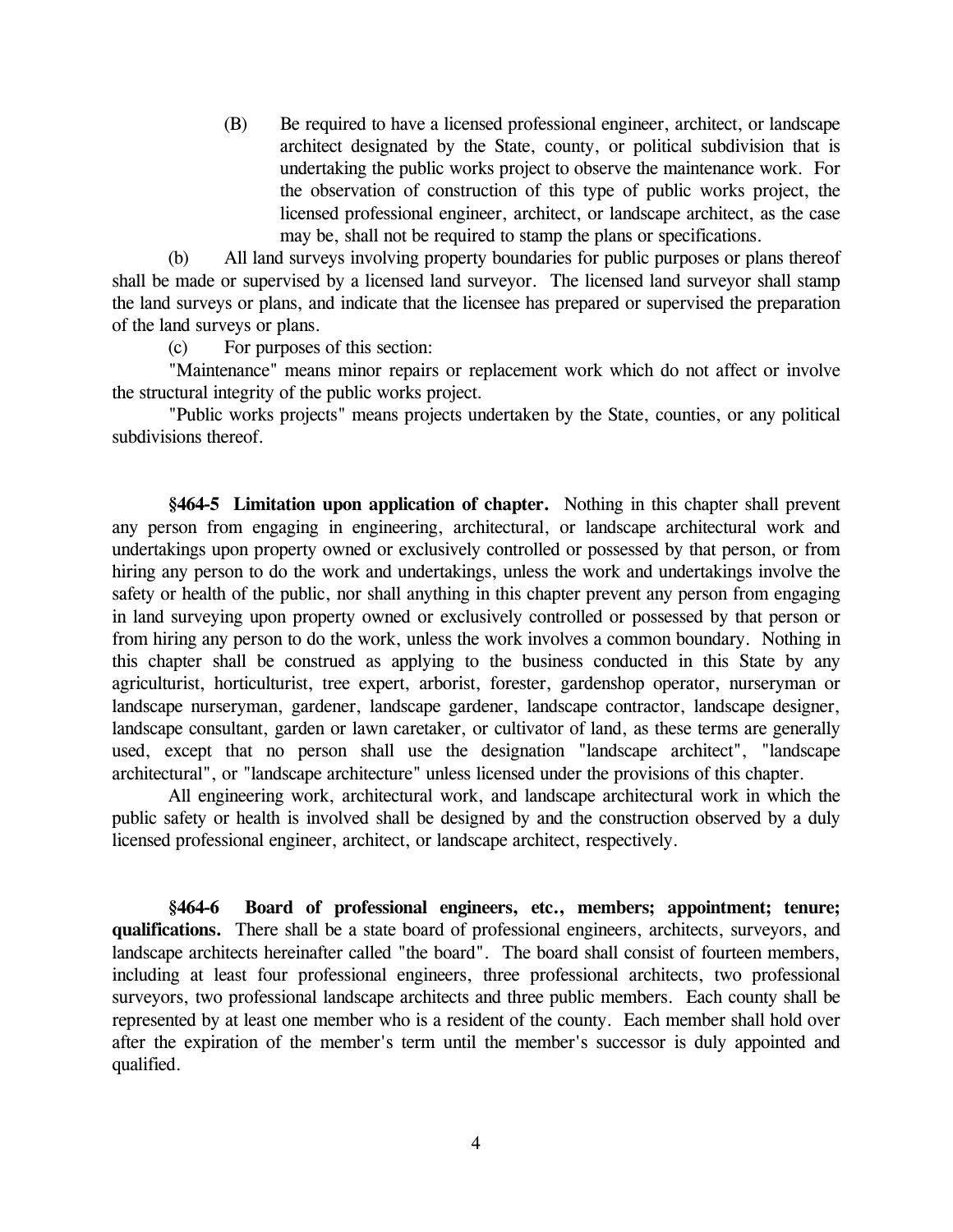Each member shall have been a resident of the State for at least three years. A member representing the profession shall have been engaged in the practice of the member's profession for at least five years immediately preceding the date of the member's appointment. Any member of the board who incurs expenses in connection with the preparation and grading of examination papers shall be reimbursed for those expenses with the approval of the department.

**§464-7 Powers and duties of board; secretary; records.** In addition to any other powers and duties authorized by law, the board may compel the attendance of witnesses upon subpoena, administer oaths, take testimony, and do all other things necessary and proper to carry out this chapter in all matters within its jurisdiction. It shall adopt and have an official seal and adopt, subject to chapter 91 and with the approval of the governor and the director of commerce and consumer affairs, rules for the performance of its duties and the carrying on of its business and the enforcement of this chapter, including, but not limited to, rules which define the branches of engineering in which licensure shall be offered, clarify the qualifications needed for licensure, and set forth practice requirements. It shall have a chairperson, a vice-chairperson, and a secretary, and a quorum shall consist of not less than six members.

The board shall keep a record of its proceedings and all applicants for licensure as engineers, architects, surveyors, or landscape architects, the date of application, name, educational and other qualifications, address, whether or not an examination was required, and whether or not the applicant was licensed and a certificate issued to the applicant and the date of the action. The records shall be prima facie evidence of all matters therein contained.

**§464-8 Qualifications for licensure.** (a) No person shall be eligible for licensure as a professional engineer unless:

- (1) The person is the holder of an unexpired license issued to the person by any jurisdiction, domestic or foreign, in which the requirements for licensure at the time the person was first licensed are of a standard satisfactory to the board; provided that if the board is in doubt as to whether the standards are satisfactory, or as to whether the holder was required to fully comply with them, it shall require that the holder successfully pass a written examination, prescribed by the board and designed to test the holder's knowledge, skill, and competency in the profession of engineering;
- (2) The person is the holder of a masters degree in engineering from an institution of higher education approved by the board; is a graduate of a school or college approved by the board as of satisfactory standing and has completed an engineering curriculum of four years or more; has had three years of full-time lawful experience in engineering work of a character satisfactory to the board, or part-time experience which the board finds to be the equivalent thereof; and has successfully passed a written examination, prescribed by the board and designed to test the person's knowledge, skill, and competency in the profession of engineering;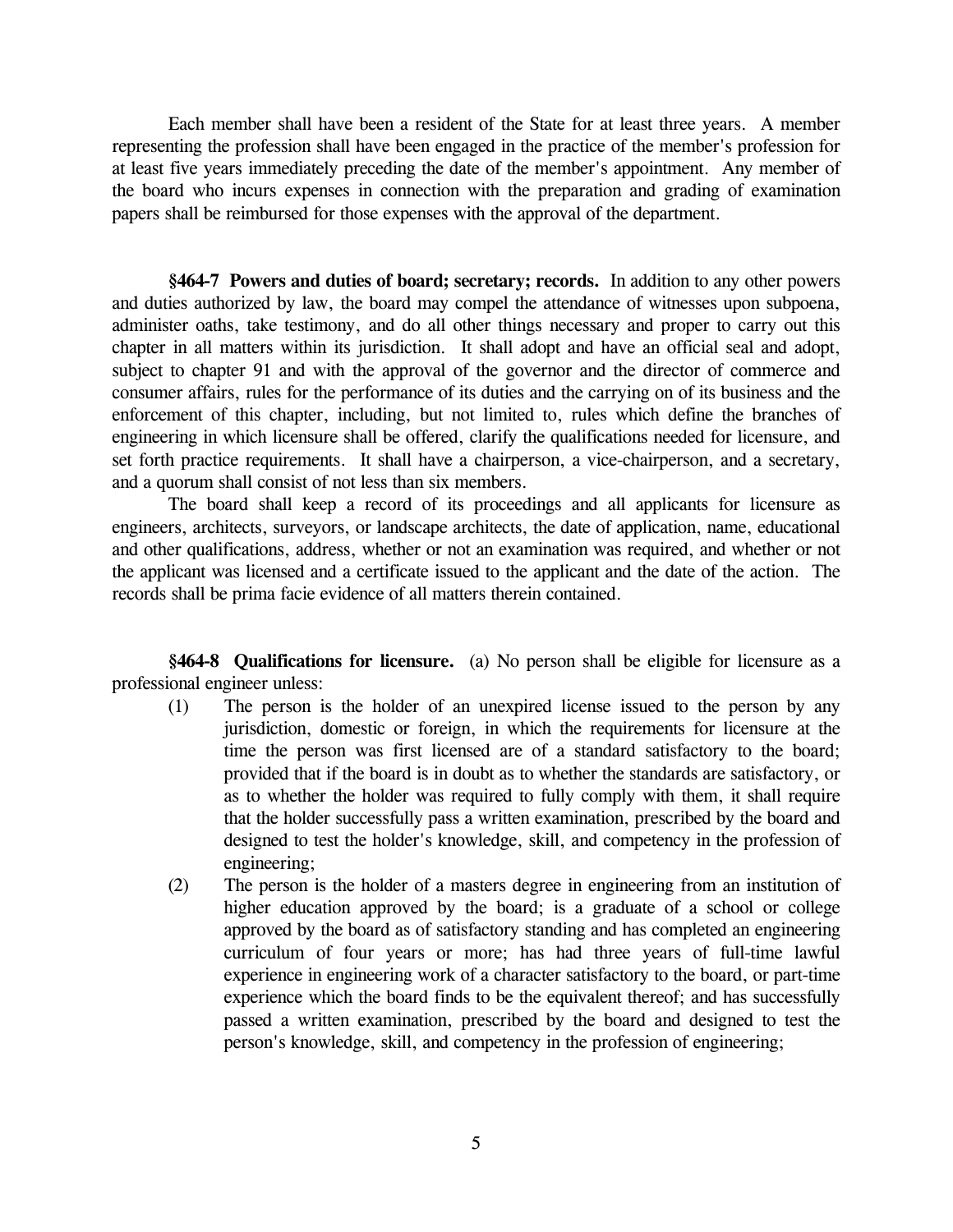- (3) The person is the holder of a masters degree in engineering from an institution of higher education approved by the board; has had four years of full-time lawful experience in engineering work of a character satisfactory to the board, or part-time experience which the board finds to be the equivalent thereof; and has successfully passed a written examination, prescribed by the board and designed to test the person's knowledge, skill, and competency in the profession of engineering;
- (4) The person is a graduate of a school or college approved by the board as of satisfactory standing, and has completed an engineering curriculum of four years or more; has had four years of full-time lawful experience in engineering work of a character satisfactory to the board, or part-time experience which the board finds to be the equivalent thereof; and has successfully passed a written examination, prescribed by the board and designed to test the person's knowledge, skill, and competency in the profession of engineering;
- (5) The person is a graduate of a school or college approved by the board as of satisfactory standing, and has completed an engineering technology or arts and science curriculum of four years or more; has had eight years of full-time lawful experience in engineering work of a character satisfactory to the board, or part-time experience which the board finds to be the equivalent thereof; and has successfully passed a written examination, prescribed by the board and designed to test the person's knowledge, skill, and competency in the profession of engineering; or
- (6) The person has had twelve years of full-time lawful experience in engineering work of a character satisfactory to the board, or part-time experience which the board finds to be the equivalent thereof; and has successfully passed a written examination, prescribed by the board and designed to test the person's knowledge, skill, and competency in the profession of engineering.
- (b) No person shall be eligible for licensure as a professional architect unless:
- (1) The person is the holder of an unexpired license in architecture issued to the person by any jurisdiction, domestic or foreign, and the person meets the requirements of this chapter and the rules of the board;
- (2) The person is the holder of a bachelor's, master's, or higher degree in architecture from a school or college approved by the board as of satisfactory standing; has had three years of full-time lawful experience in architecture work of a character satisfactory to the board, or part-time experience which the board finds to be the equivalent thereof; and has successfully passed a professional written examination, prescribed by the board and designed to test the person's knowledge, skill, and competency in the profession of architecture;
- (3) The person is a graduate of a school or college approved by the board as of satisfactory standing and has completed an architectural curriculum of four years or a pre-architecture or arts and science curriculum of four years or more; has had five years of full-time lawful experience in architecture work of a character satisfactory to the board, or part-time experience which the board finds to be the equivalent thereof; and has successfully passed a professional written examination,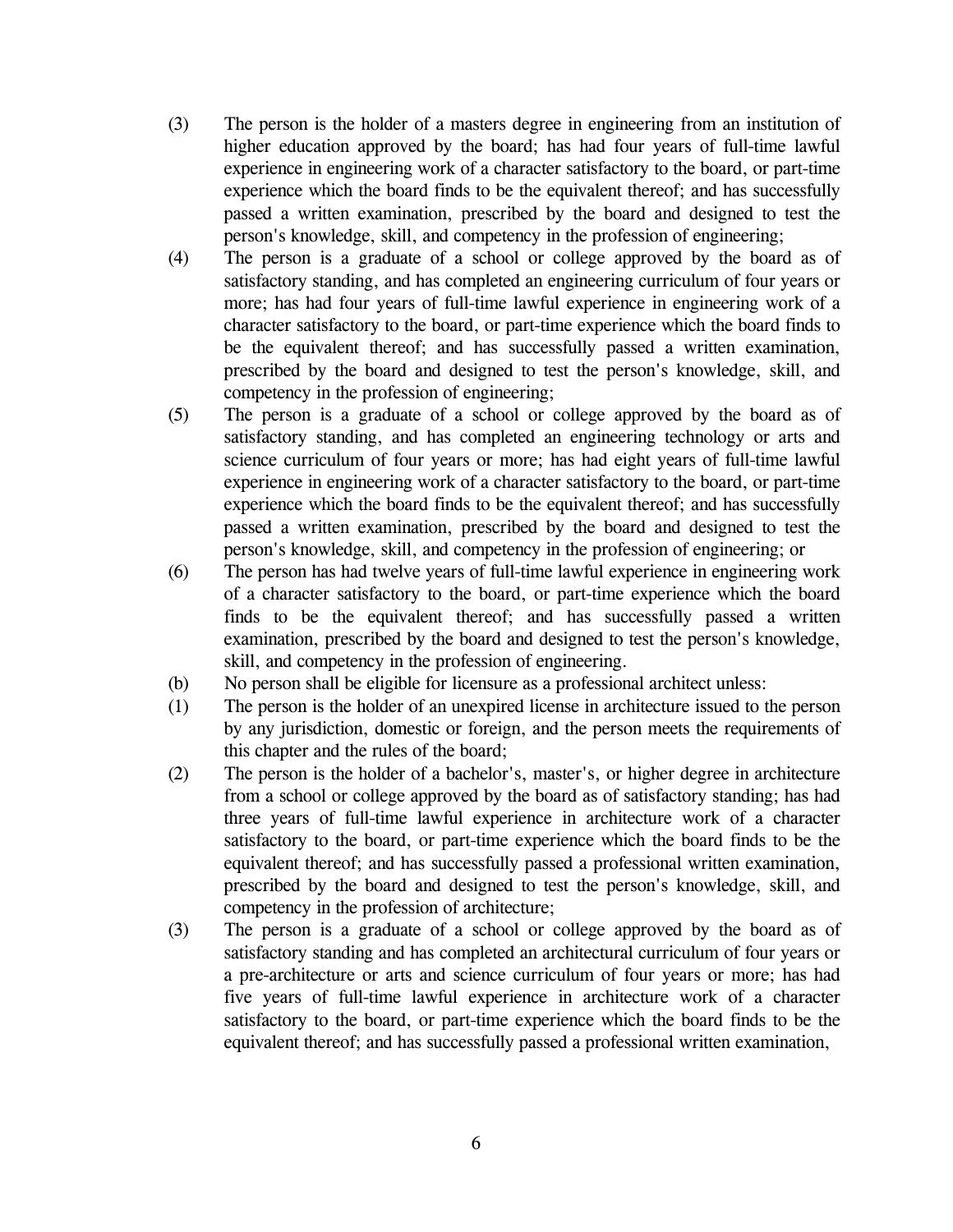prescribed by the board and designed to test the person's knowledge, skill, and competency in the profession of architecture;

- (4) The person is a graduate of a community college or other technical training school approved by the board as of satisfactory standing, and has completed an architectural technology curriculum of two years or more; has had eight years of full-time lawful experience in architecture work of a character satisfactory to the board, or part-time experience which the board finds to be the equivalent thereof; and has successfully passed a professional written examination, prescribed by the board and designed to test the person's knowledge, skill, and competency in the profession of architecture; or
- (5) The person has had eleven years of full-time lawful experience in architecture work of a character satisfactory to the board, or part-time experience which the board finds to be the equivalent thereof; and has successfully passed a professional written examination, prescribed by the board and designed to test the person's knowledge, skill, and competency in the profession of architecture;

provided that those persons who qualify under paragraphs (2) through (5), as of June 30, 2000, shall be required to fulfill the requirements of the intern development program of the National Council of Architectural Registration Boards or of any similar program satisfactory to the board, and approved by the board. For paragraph (2), the intern development program shall fulfill the experience requirement. For paragraphs (3), (4), and (5), time participating in the intern development program shall be credited toward the experience requirement.

- (c) No person shall be eligible for licensure as a professional land surveyor unless:
- (1) (A) The person is the holder of an unexpired license issued to the person by any jurisdiction, domestic or foreign, in which the requirements for licensure at the time the person was first licensed are of a standard satisfactory to the board; provided that if the board is in doubt as to whether the standards are satisfactory, or as to whether the holder was required to fully comply with them, it shall require that the holder successfully pass the national land surveyor licensing examinations and a written, multiple-choice examination on the subject of Hawaii land matters and Hawaii land description;
	- (B) The person is a graduate of a school or college approved by the board as of satisfactory standing, and has completed a geo-science, civil engineering, or general engineering curriculum of four years or more; has had three years of full-time lawful experience in land surveying of a character satisfactory to the board, or part-time experience which the board finds to be the equivalent thereof; and has successfully passed the national land surveyor licensing examinations and a written, multiple-choice examination on the subject of Hawaii land matters and Hawaii land description;
	- (C) The person is a graduate of a school or college approved by the board as of satisfactory standing, and has completed a civil engineering technology (survey option) curriculum of two years or more or arts and sciences curriculum of four years or more; has had seven years of full-time lawful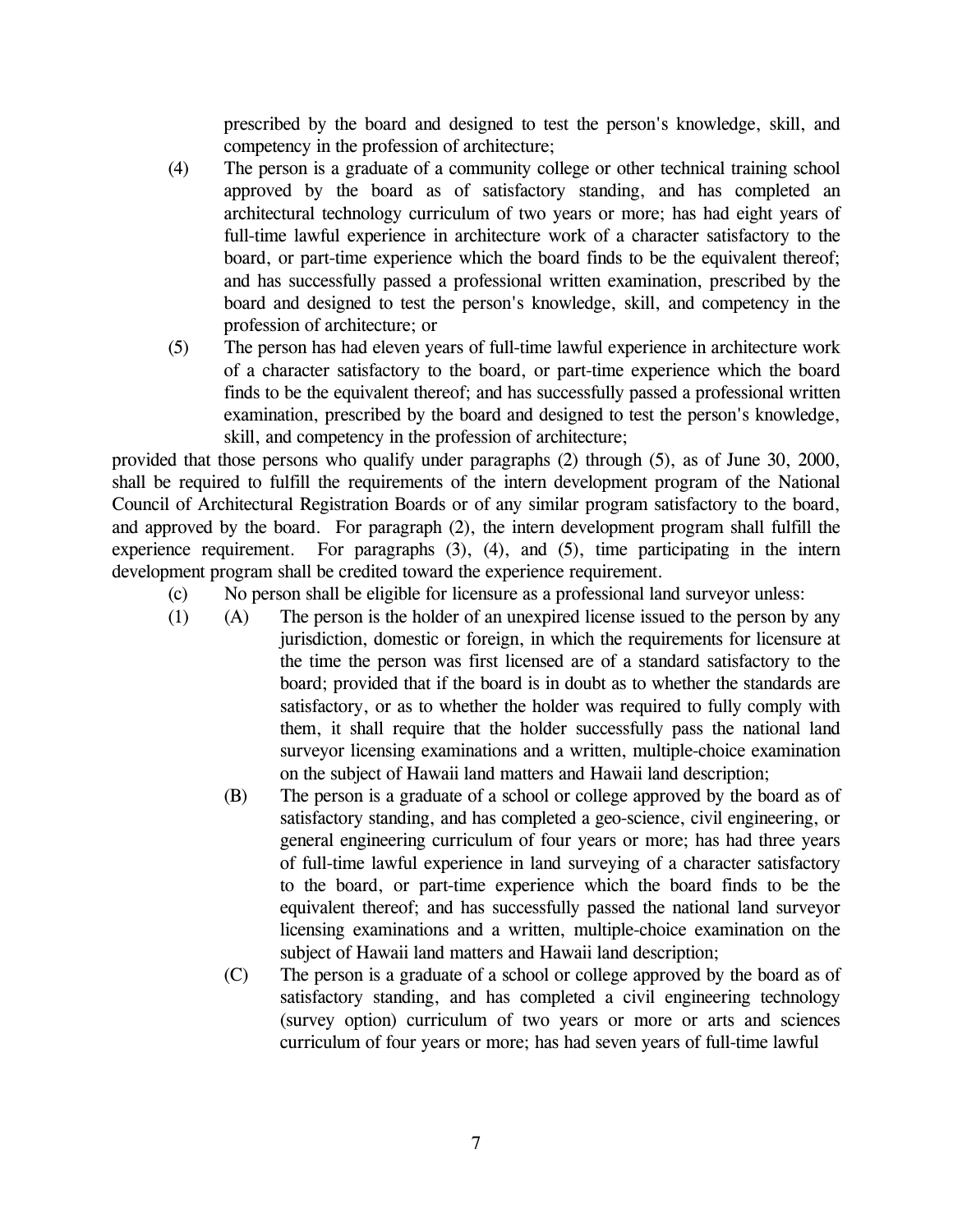experience in land surveying of a character satisfactory to the board, or part-time experience which the board finds to be the equivalent thereof; and has successfully passed the national land surveyor licensing examinations and a written, multiple-choice examination on the subject of Hawaii land matters and Hawaii land description; or

- (D) The person has had eleven years of full-time lawful experience in land surveying of a character satisfactory to the board, or part-time experience which the board finds to be the equivalent thereof; and has successfully passed the national land surveyor licensing examinations and a written, multiple-choice examination on the subject of Hawaii land matters and Hawaii land description; and
- (2) Any applicant shall certify on the application that the applicant has read, understood, and agrees to comply with the laws and rules that the board determines are required for licensure.
- 

unless:

- (d) No person shall be eligible for licensure as a professional landscape architect
- (1) The person is the holder of an unexpired license issued to the person by any jurisdiction, domestic or foreign, in which the requirements for licensure at the time the person was first licensed are of a standard satisfactory to the board; provided that if the board is in doubt as to whether the standards are satisfactory, or as to whether the holder was required to fully comply with them, it shall require that the holder successfully pass the national landscape architect licensing examination and a written examination, prescribed by the board designed to test the holder's knowledge of the State's climatic conditions, native plants and native ecosystems, land use ordinance and special management area requirements, and cultural and historical conditions affecting landscape architecture;
- (2) The person is the holder of a masters degree in landscape architecture from an institution of higher education approved by the board; is a graduate of a school or college approved by the board as of satisfactory standing and has completed a landscape architectural curriculum of four years or more; has had two years of full-time lawful experience in landscape architecture work of a character satisfactory to the board, or part-time experience which the board finds to be the equivalent thereof; and has successfully passed the national landscape architect licensing examination and a written examination, prescribed by the board designed to test the person's knowledge of the State's climatic conditions, native plants and native ecosystems, land use ordinance and special management area requirements, and cultural and historical conditions affecting landscape architecture;
- (3) The person is a graduate of a school or college approved by the board as of satisfactory standing, and has completed a landscape architectural curriculum of four years or more; has had three years of full-time lawful experience in landscape architecture work of a character satisfactory to the board, or part-time experience which the board finds to be the equivalent thereof; and has successfully passed the national landscape architect licensing examination and a written examination, prescribed by the board designed to test the person's knowledge of the State's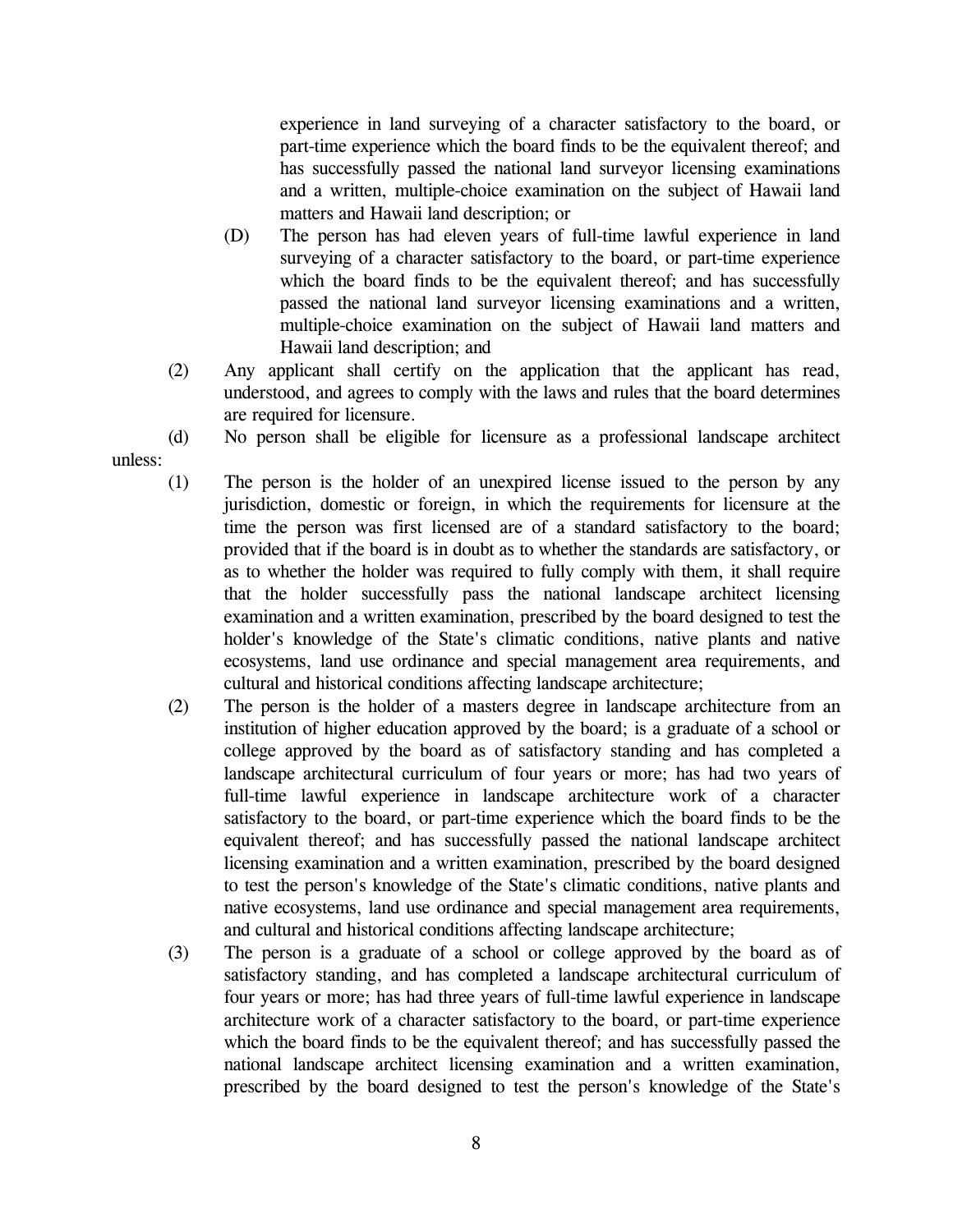climatic conditions, native plants and native ecosystems, land use ordinance and special management area requirements, and cultural and historical conditions affecting landscape architecture;

- (4) The person is a graduate of a school or college approved by the board as of satisfactory standing, and has completed a pre-landscape architecture or arts and science curriculum of four years or more; has had five years of full-time lawful experience in landscape architecture work of a character satisfactory to the board, or part-time experience which the board finds to be the equivalent thereof; and has successfully passed the national landscape architect licensing examination and a written examination, prescribed by the board designed to test the person's knowledge of the State's climatic conditions, native plants and native ecosystems, land use ordinance and special management area requirements, and cultural and historical conditions affecting landscape architecture; or
- (5) The person has had twelve years of full-time lawful experience in landscape architecture work of a character satisfactory to the board, or part-time experience which the board finds to be the equivalent thereof; and has successfully passed the national landscape architect licensing examination and a written examination, prescribed by the board designed to test the person's knowledge of the State's climatic conditions, native plants and native ecosystems, land use ordinance and special management area requirements, and cultural and historical conditions affecting landscape architecture.
- (6) The applicant shall also certify on the application that the applicant has read, understood, and agrees to comply with the laws and rules that the board determines are required for licensure.

In addition to the foregoing requirements, the board, in its discretion, may also require additional proof that the applicant is competent to practice professionally, and whenever the board is not fully satisfied from the results of an examination that any applicant is competent to practice professionally, it may give the applicant a further examination or examinations.

No person shall be eligible for licensure as a professional engineer, architect, land surveyor, or landscape architect if the person does not possess a history of honesty, truthfulness, financial integrity, and fair dealing.

### **§464-8.5 REPEALED.**

**§464-9 Applications for and certificates of licensure; renewal; fees; continuing education.** (a) Application for licensure shall be made upon a form prescribed by the board and shall be signed by the applicant. With each application there shall be paid to the board a nonrefundable application fee.

For each examination, or repetition thereof in whole or in part as shall be limited or permitted by the rules of the board, the candidate shall pay to the board an examination fee; provided where the candidate is eligible to take only that part of the examination pertaining to engineering fundamentals the candidate shall pay the appropriate fee. The fee paid shall not be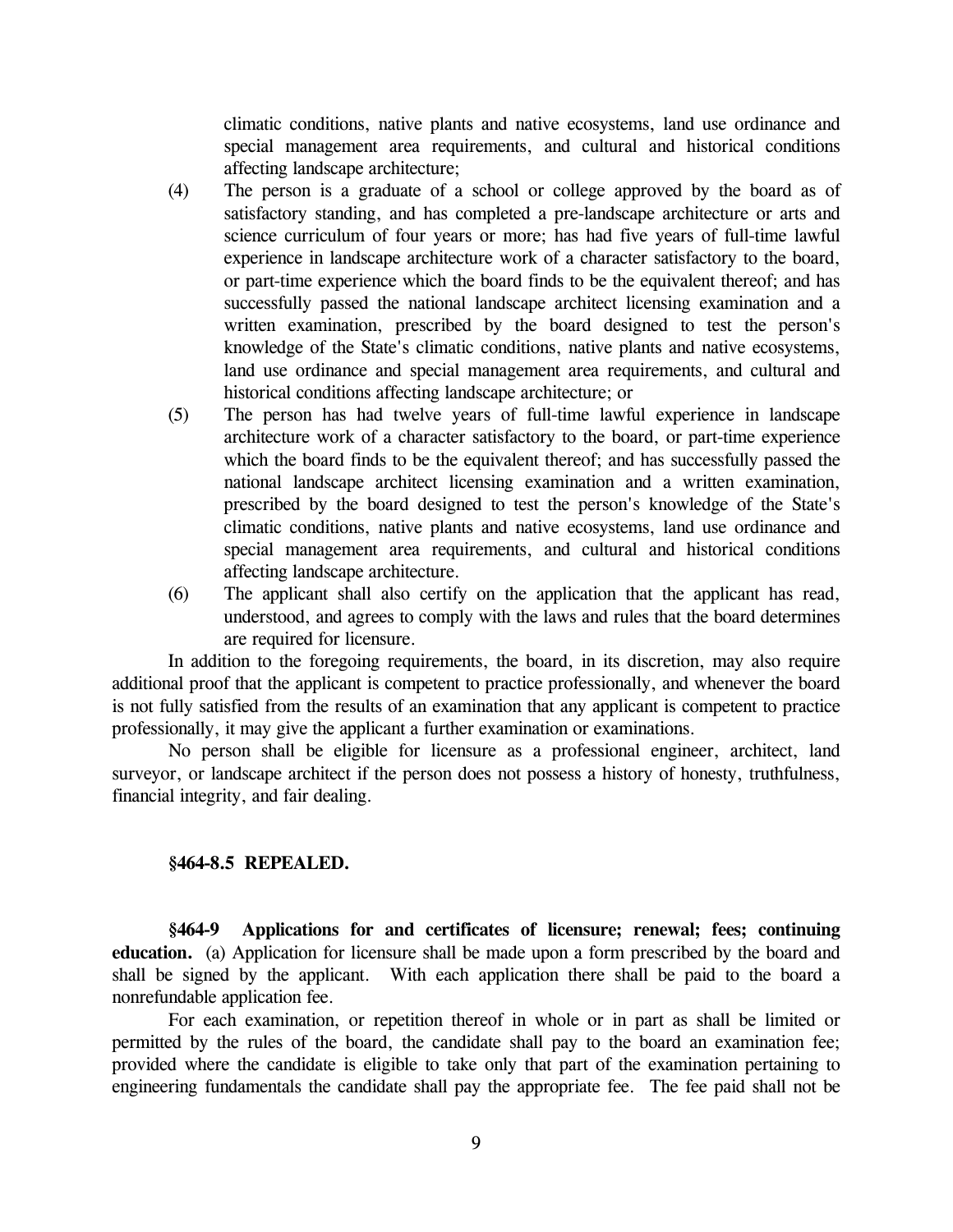refundable; provided if a candidate after having paid the fee is unable for any reason beyond the candidate's control to participate in the examination, the board may extend the time of the candidate's participation to the next regular examination date and credit the candidate the amount of the fee paid.

(b) Upon qualifying for licensure, the applicant shall pay a license fee, and upon receipt thereof by the board shall thereupon be licensed as a professional engineer, architect, land surveyor or landscape architect, and shall receive a certificate thereof from the board signed by the chairperson. Every person licensed who, as an individual or as a member of a firm or corporation, conducts an office or other place of business for the practice of the profession shall display the original certificate in a conspicuous manner, in the principal office or place of business.

(c) Every license expires on April 30 of each even-numbered year following its issuance and becomes invalid after that date unless renewed. At least one month in advance of the date of expiration of the license, a notice shall be mailed to every person licensed under this section informing them of the date of expiration and the amount required for the renewal. Licenses that have expired for failure to pay renewal fees on or before the date required in this subsection may be restored within two years of the expiration date upon payment of a fee for each renewal. Any person who fails to restore the person's license within two years of the date of its expiration shall reapply for licensure as a new applicant and meet the requirements in effect at that time.

(d) The board shall require continuing education to renew a license for architects effective as of the renewal date for a license expiring on April 30, 2008, and for every biennial renewal period thereafter. All continuing education courses shall be relevant to public protection subjects and shall be approved by the board as provided in the board's rules; provided that:

- (1) Architects initially licensed in the first year of the biennium shall have completed eight continuing education credit hours;
- (2) Architects initially licensed in the second year of the biennium shall not be required to complete any continuing education credit hours;
- (3) All other architects shall have completed sixteen continuing education credit hours;
- (4) The board shall randomly audit an architect's continuing education courses, and shall establish guidelines for random audits in rules adopted in accordance with chapter 91;
- (5) An architect whose license is not renewed because of failure to comply with the continuing education requirement shall have two years from the expiration date of the license to restore the license by complying with all applicable continuing professional education requirements and paying the appropriate renewal and penalty fees. After the two-year restoration period, the licensee shall be required to apply as a new applicant, and meet the requirements in effect at that time; and
- (6) An architect licensee shall not be subject to the continuing education requirement if the architect otherwise meets all other renewal requirements and:
	- (A) Is a member of the armed forces, national guard, or a reserve component on active duty and deployed during a state or national crisis as ″state or national crisis″ is defined in chapter 436B;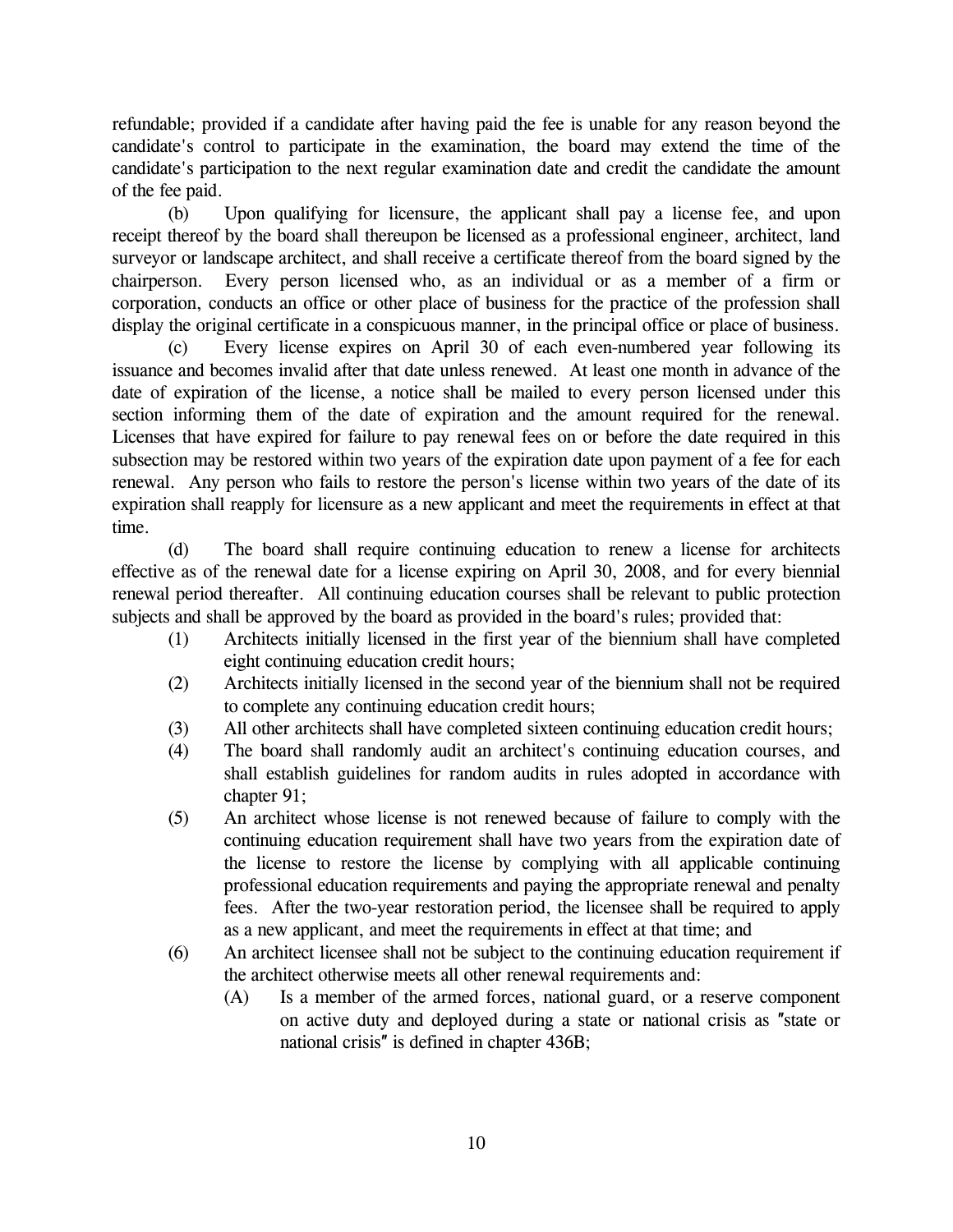- (B) Is ill or disabled for a significant period of time as documented by a licensed physician, and is unable to meet the continuing education requirements of this subsection;
- (C) Can demonstrate undue hardship that prevented the licensee from meeting the continuing education requirements of this subsection; or
- (D) Is retired from the practice of architecture and is no longer performing or providing architectural services;

provided that any exemption from the continuing education requirements shall be subject to the board's approval.

**§464-10 Licensees; suspension or revocation of licenses; fines; hearings.** In addition to any other actions authorized by law, the board may revoke, suspend, or refuse to renew the license of any licensee for any cause authorized by law, including but not limited to fraud or deceit in obtaining the license or gross negligence, incompetency, or misconduct in the practice of the profession, or violating this chapter or the rules of the board. Any person may prefer charges in writing with the executive secretary of the board against any person holding a license. In every case where it is proposed to impose any penalty under this section, the board shall give the licensee concerned notice and hearing in conformity with chapter 91. The notice shall be given in writing by registered or certified mail with return receipt requested at least fifteen days before the hearing.

In all proceedings before it, the board and each member thereof shall have the same powers respecting administering oaths, compelling the attendance of witnesses and the production of documentary evidence, and examining witnesses, as are possessed by circuit courts. In case of disobedience by any person of any order of the board or of any member thereof, or of any subpoena issued by it or by a member, or the refusal of any witness to testify to any matter regarding which the person may be questioned lawfully, any circuit judge, on application by the board or a member thereof, shall compel obedience as in the case of disobedience of the requirements of a subpoena issued by a circuit court, or a refusal to testify therein.

Any licensee who violates this chapter or the rules adopted pursuant thereto may also be fined not less than \$500 nor more than \$1,000 per violation. Each day of violation or failure to comply shall constitute a separate offense.

**§464-11 Contents of certificates; use of seal mandatory when.** Each certificate of licensure issued hereunder shall bear the date of the original license and shall specify whether the person to whom it is issued is authorized by the board to practice professional engineering, architecture, land surveying or landscape architecture.

In the case of a certificate issued to a person authorizing the person to practice professional engineering, the certificate shall furthermore indicate the major branch or branches of engineering in which the person has especially qualified.

Every licensee may use a seal or rubber stamp of the design authorized by the board bearing the licensee's name and the words "licensed professional engineer", "licensed architect",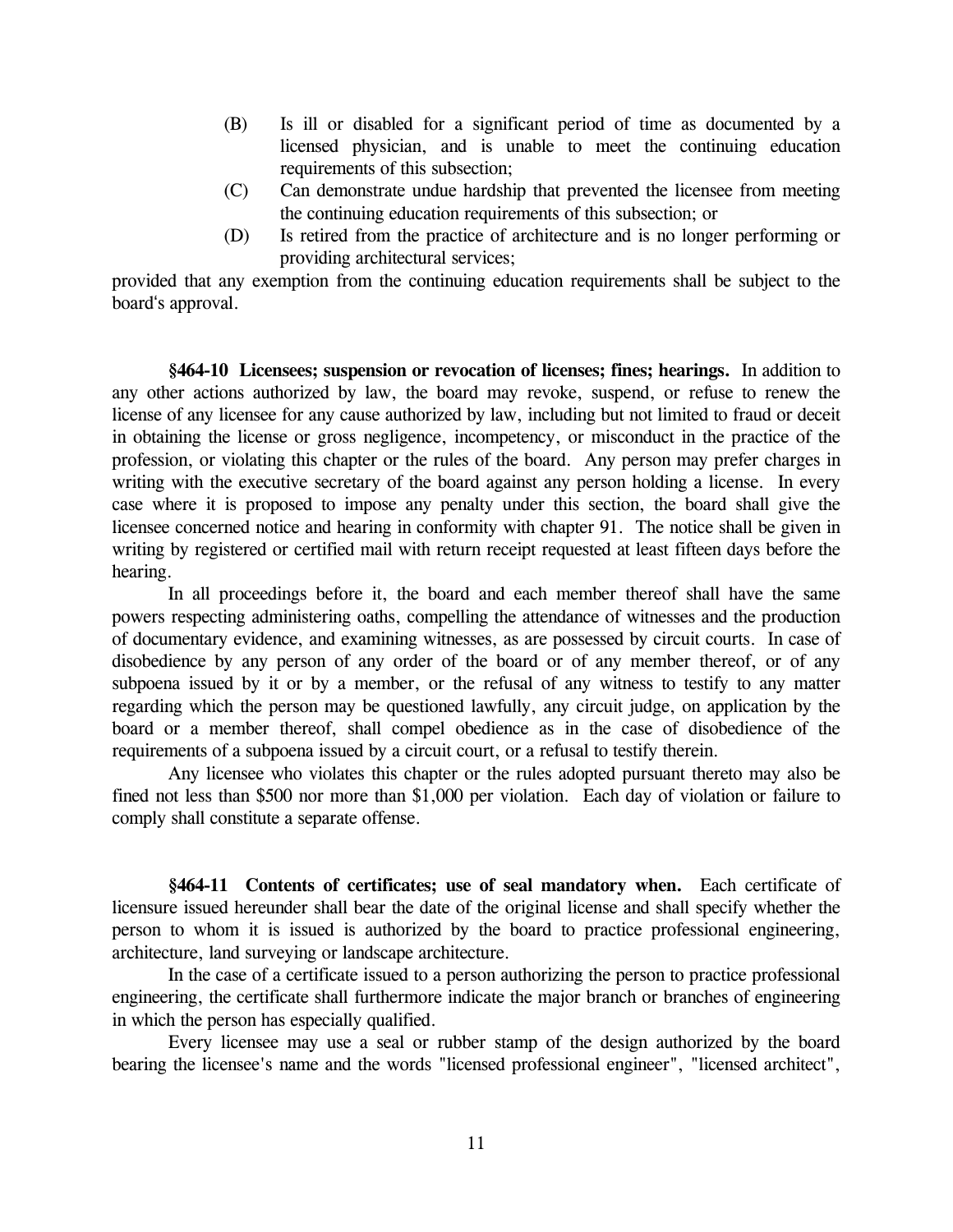"licensed land surveyor", or "licensed landscape architect", or otherwise as may be authorized by the board.

All plans, specifications, maps, and reports prepared by or under the supervision of a licensed engineer, architect, surveyor, or landscape architect shall be stamped with such seal or stamp when filed with public officials. It shall be unlawful for anyone to seal or stamp any document with such seal or stamp after the license has expired or has been revoked or suspended unless such license has been renewed or reissued.

No official of the State nor of any political subdivision thereof, charged with the enforcement of laws or ordinances relating to the construction or alteration of buildings or structures, shall accept or approve any plans or specifications that are not stamped with the seal of a licensed architect or with the seal of a licensed engineer who has qualified in the structural engineering branch, unless the building or structure, for which the plans or specifications are submitted is exempted from this chapter, and no map or survey shall be filed in the land court unless stamped with the seal of a licensed land surveyor.

**§464-12 Corporations and partnerships.** A corporation or copartnership may engage in the practice of professional engineering, architecture, surveying, or landscape architecture in the State if the person or persons connected with the corporation or copartnership directly in charge of the professional work is duly licensed.

**§464-13 Structures exempted from provisions of chapter.** (a) The provisions of this chapter shall not apply to work in respect to any privately owned or privately controlled one-storied building, dwelling, or structure, the estimated cost of which does not exceed \$40,000, nor to any privately controlled two-storied building, dwelling, or structure, the estimated cost of which does not exceed \$35,000. However, no structure, dwelling, or building in which the principal structural members consist of reinforced concrete or structural steel having riveted, bolted, or welded connections shall be exempted from this chapter.

(b) The provisions of this chapter shall not apply to work in respect to any privately owned or privately controlled one-storied structure, which is used primarily as a residence, the estimated cost of which does not exceed \$50,000, nor to any privately owned or privately controlled two-storied structure, which is used primarily as a residence, the cost of which does not exceed \$45,000.

(c) Whenever the exemption provided for in subsection (b) is applied to the construction of a new building, it shall be noted and recorded with the bureau of conveyances.

**§464-14 Unlicensed activity; penalties.** (a) Any person who practices, offers to practice, or holds oneself out as authorized and qualified to practice professional engineering, architecture, land surveying, or landscape architecture in the State, except as provided in sections 464-3 and 464-5; or who uses the title "engineer", "architect", "land surveyor" or "landscape architect", or any title, sign, card, or device to indicate that such person is practicing professional engineering, architecture, land surveying or landscape architecture, or is a professional engineer,